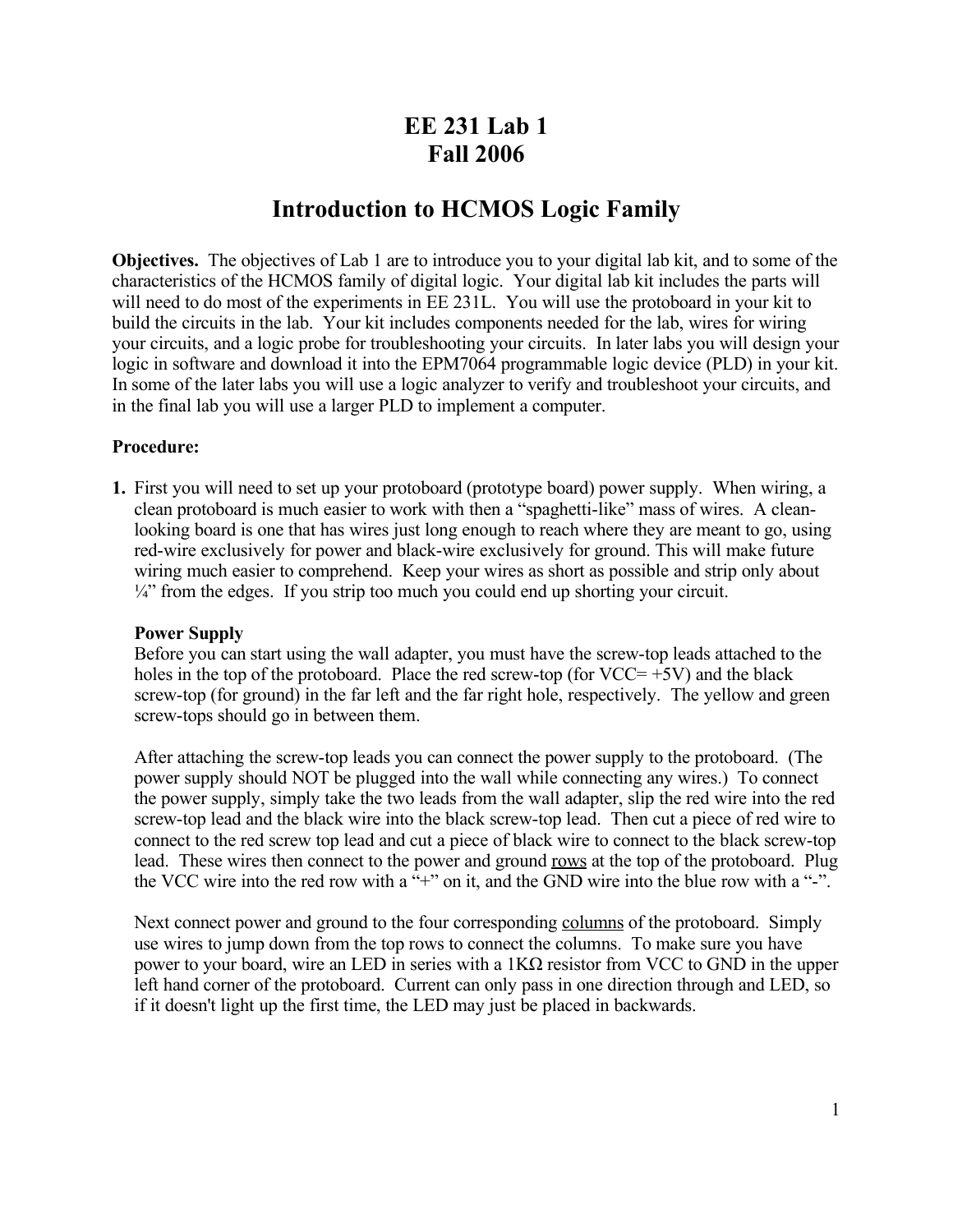**2.** Put a 74HC00 IC in your breadboard. Look at the data [sheet](http://focus.ti.com/lit/ds/symlink/sn74hc00.pdf) to determine the correct pinout and pin assignments (Make sure **power is off** while connecting wires and components). Remember to connect the 74HC00 to  $V_{cc}$  and to ground at the appropriate pin numbers.

Complete the truth table shown below (Fig 1) by connecting the two of the input pins of one of the gates of the 74HC00 to  $V_{cc}$  and ground in all combinations. Record the input voltages ( $V_A$ and  $V_B$ ), and the output voltage ( $V_Y$ ) using a voltmeter. Do the same measurements using a logic probe, and record the color of the logic probe for each input combination.

Before beginning measurements answer the following questions:

Which pins will you use as input? Which pin will you use for output? Can other combinations of pins be used?

| Logic<br>Level<br><b>Input A</b> | $V_A$ (in<br>volts) | Logic<br><b>Probe</b><br><b>Color</b> | Logic<br><b>Level</b><br><b>Input B</b> | $V_B$ (in<br>volts) | Logic<br><b>Probe</b><br><b>Color</b> | Logic<br>Level<br><b>Output</b> | $V_Y$ (in<br>volts) | Logic<br><b>Probe</b><br><b>Color</b> |
|----------------------------------|---------------------|---------------------------------------|-----------------------------------------|---------------------|---------------------------------------|---------------------------------|---------------------|---------------------------------------|
| L                                |                     |                                       | L                                       |                     |                                       |                                 |                     |                                       |
| L                                |                     |                                       | H                                       |                     |                                       |                                 |                     |                                       |
| H                                |                     |                                       | L                                       |                     |                                       |                                 |                     |                                       |
| $\mathbf H$                      |                     |                                       | Η                                       |                     |                                       |                                 |                     |                                       |

**Figure 1**: Truth Table for NAND Gate

Do your results make sense?

**3.** Provide no input to A and B (disconnect all wires except those of  $V_{cc}$  and ground).

Using the voltmeter, measure the voltage at the inputs A and B:  $V_A =$  $V_{\rm B} =$ Measure the output voltage:  $V_Y =$ 

Measure the same quantities using the logic probe. Do these results make sense? Does the Boolean logic make sense? Discuss any results you find and compare the results found with the voltmeter to those found with the logic probe. What are some advantages and disadvantages of using voltmeters vs. logic probes for digital measurements?